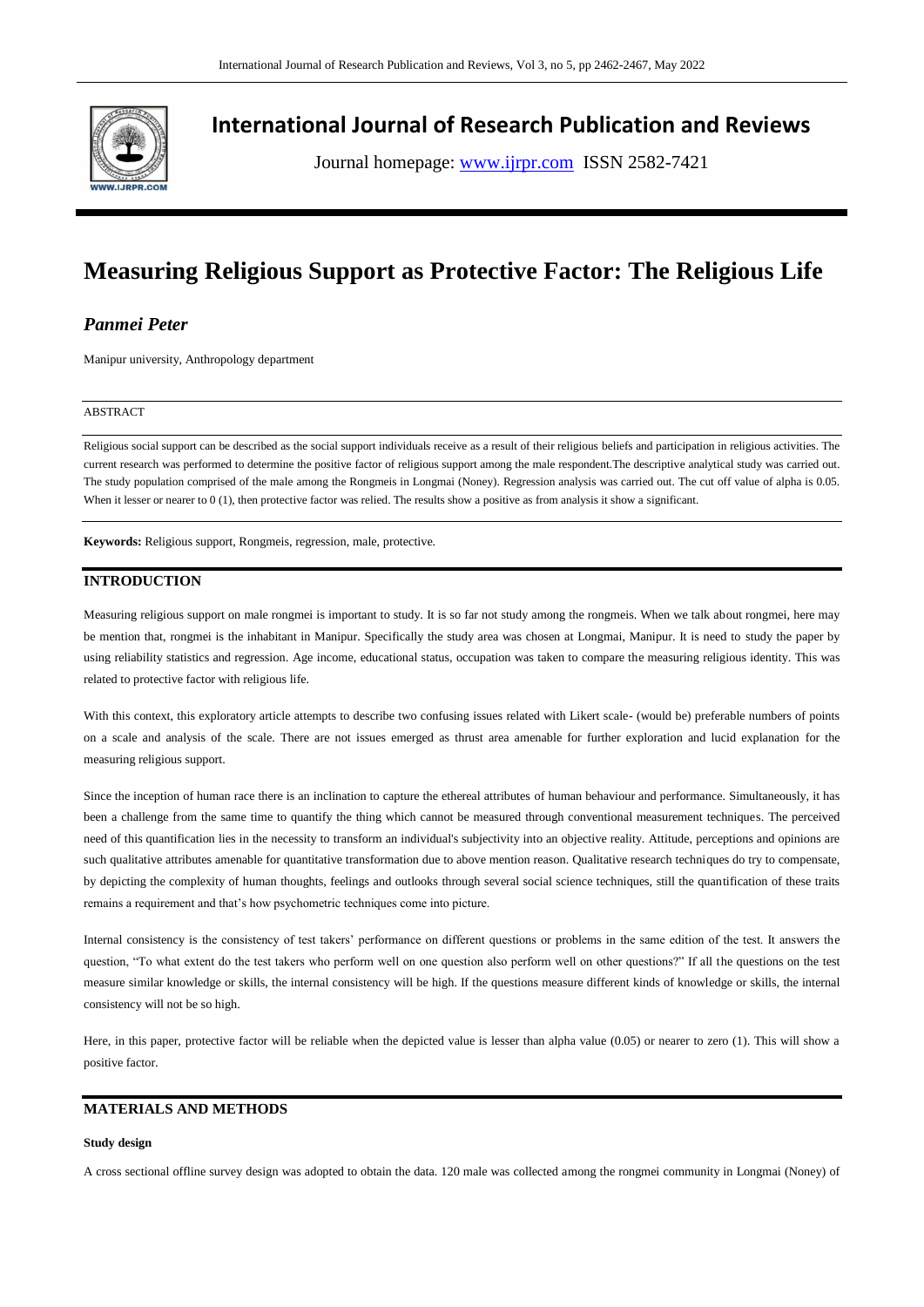Manipur. Data collection was stop when no responses were observed on the survey. 18 years and older, living in Longmai and willing to participate in the study.

## *Tools*

## **BMMRS of Fetzer institute**

The survey used is called the Brief Multidimensional Measure of Religiousness/Spirituality (BMMRS). It was developed in 1999 and revised in 2003. One of the main advantages of this instrument is that it was developed by a panel of experts in the field. This survey was used more prevalently in the research of examining the relationship between variables of religiosity and spirituality and their association to health factors. A single subscale in the BMMRS measures both religious and spiritual features. According to a study by Johnstone and associates, the BMMRS demonstrated adequate convergent and divergent validity when correlated with the TCI Transpersonal Identification scales.

## **Procedure**

Offline survey questionnaire was distributed to male members. The participants are requested to complete the survey and then to submit in in time 120 individuals was collected for the subject.

## **Ethical consideration**

There is no much ethical consideration as the study is part and partial of the research work. But acknowledgement from village leaders was obtained for the study.

## **Table 1: descriptive statistics of the respondents on religious support**

| <b>Descriptive Statistics</b>                                                                                 |        |                |     |  |  |  |
|---------------------------------------------------------------------------------------------------------------|--------|----------------|-----|--|--|--|
|                                                                                                               | Mean   | Std. Deviation | N   |  |  |  |
| Gender                                                                                                        | .0000  | .00000         | 120 |  |  |  |
| Age                                                                                                           | 3.0417 | .81370         | 120 |  |  |  |
| How often do the people in your congregation make you feel loved<br>and cared for?                            | 1.0000 | .00000         | 120 |  |  |  |
| How often do the people in your congregation listen to you talk<br>about your private problems and concerns?  | 1.4500 | .49958         | 120 |  |  |  |
| How often do the people in your congregation express interest and<br>concern in your well-being?              | 1.4500 | .49958         | 120 |  |  |  |
| How often do you make the people in your congregation feel loved<br>and cared for?                            | 1.4500 | .49958         | 120 |  |  |  |
| How often do you listen to the people in your congregation talk<br>about their private problems and concerns? | 1.4500 | .49958         | 120 |  |  |  |
| How often do you express interest and concern in the well-being of<br>people you worship with?                | 1.4500 | .49958         | 120 |  |  |  |
| How often do the people in your congregation make too many<br>demands on you?                                 | 1.4500 | .49958         | 120 |  |  |  |
| How often are the people in your congregation critical of you and<br>the things you do?                       | 3.8000 | .40168         | 120 |  |  |  |
| How often do the people in your congregation try to take advantage<br>of you?                                 | 4.0000 | .00000         | 120 |  |  |  |

Not: standard deviation determine the cut off alpha value (0.05), p<0.05 is significant; standard deviation meets the cut off score of alpha value.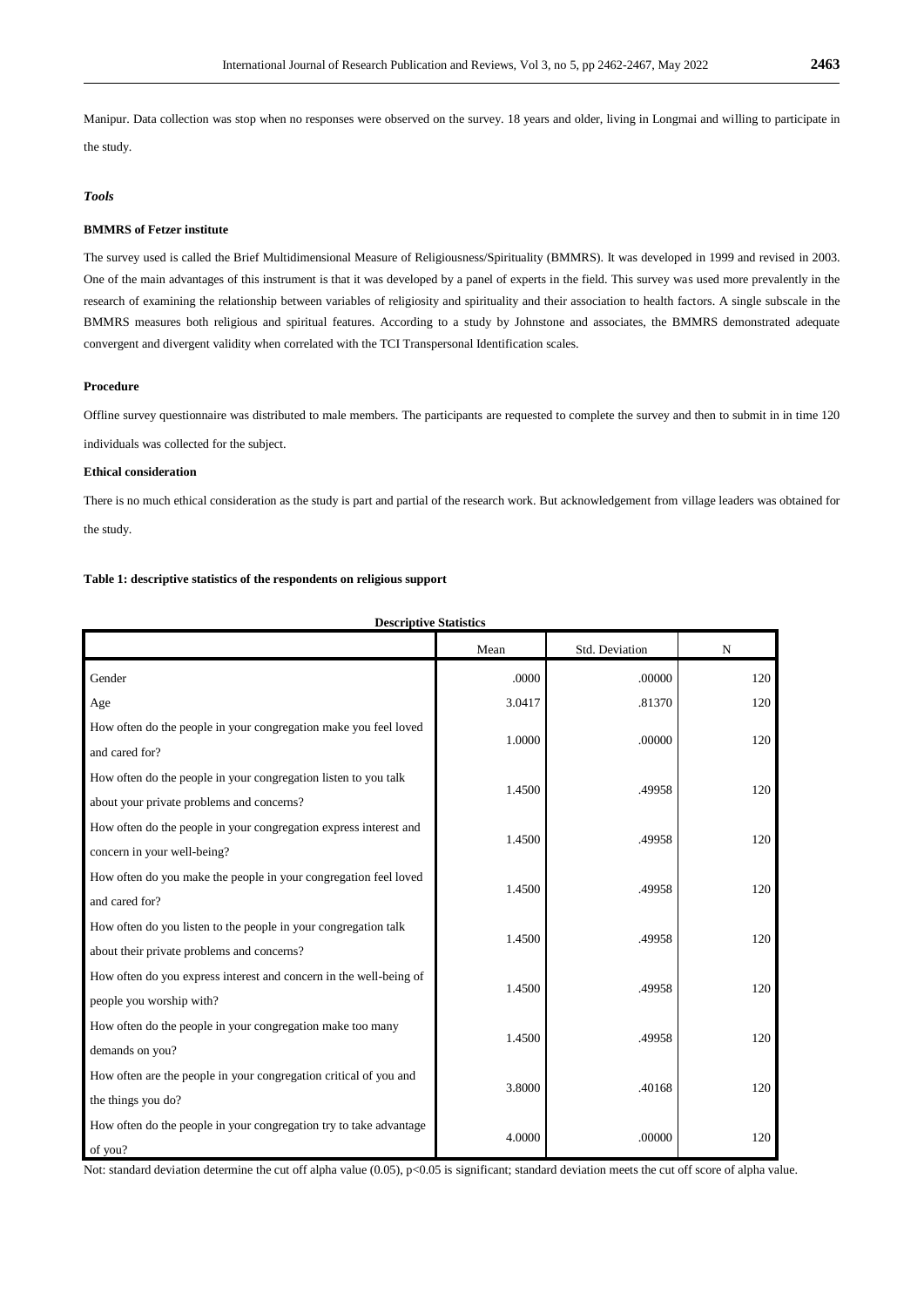## **Table 2: ANOVA analysis of the respondent on religious support**

|       | <b>ANOVA</b> <sup>a</sup> |                |     |             |       |                   |  |  |  |
|-------|---------------------------|----------------|-----|-------------|-------|-------------------|--|--|--|
| Model |                           | Sum of Squares | df  | Mean Square | F     | Sig.              |  |  |  |
|       | Regression                | 3.669          | ∸   | 1.834       | 2.857 | .061 <sup>b</sup> |  |  |  |
|       | Residual                  | 75.123         | 117 | .642        |       |                   |  |  |  |
|       | Total                     | 78.792         | 119 |             |       |                   |  |  |  |

Sig value for independent sample, F value for one way ANOVA, p<0.05. Sig indicate the protective factor for religious support with reference to religious life.

#### **Statistical analysis**

Data were analysed using statistical package for Social Science version 20.0. Amonk, NY: IBM Corp. Strobe reporting guidelines were followed. Religious support was examined for normality using standard deviation, Sig, R, R square, Adjusted Rsquare, R square change. Regression analysis was used to find independent variables that predicts the presence of protective factor.

## **RESULTS**

## **Table 3: Model summary of the respondent for religious support as protective factor**

| Model Summary <sup>b</sup> |                   |          |                          |                   |                          |          |  |
|----------------------------|-------------------|----------|--------------------------|-------------------|--------------------------|----------|--|
| Model                      | R                 | R Square | <b>Adjusted R Square</b> | Std. Error of the | <b>Change Statistics</b> |          |  |
|                            |                   |          |                          | Estimate          | R Square Change          | F Change |  |
|                            | .216 <sup>a</sup> | .047     | .030                     | .80130            | .047                     | 2.857    |  |

| Model | <b>Change Statistics</b> |     |               |  |  |
|-------|--------------------------|-----|---------------|--|--|
|       | aī l                     | df2 | Sig. F Change |  |  |
|       | $\mathbf{a}$<br>∸        |     | .061          |  |  |

Table 3 shows the model summary of the respondent for religious support as protective factor. In R, it is .216<sup>a</sup>, R square is .047, Adjusted R Square is .030, standard error of the estimate is .80130, R Square change is .047 and F change is 2.857. Sig F change is recorded as .047.

## **Table 4: demographic analysis of the repondent**

| <b>Descriptive Statistics</b> |                        |         |     |  |  |  |
|-------------------------------|------------------------|---------|-----|--|--|--|
|                               | Std. Deviation<br>Mean |         | N   |  |  |  |
| Age                           | 2.9000                 | .96493  | 120 |  |  |  |
| Sex                           | 1.0000                 | .00000  | 120 |  |  |  |
| Occupation                    | 1.2167                 | .66337  | 120 |  |  |  |
| education                     | 2.9917                 | 1.94675 | 120 |  |  |  |
| income                        | 1.0833                 | .33263  | 120 |  |  |  |

Standard deviation determine alpha score (at 0.05)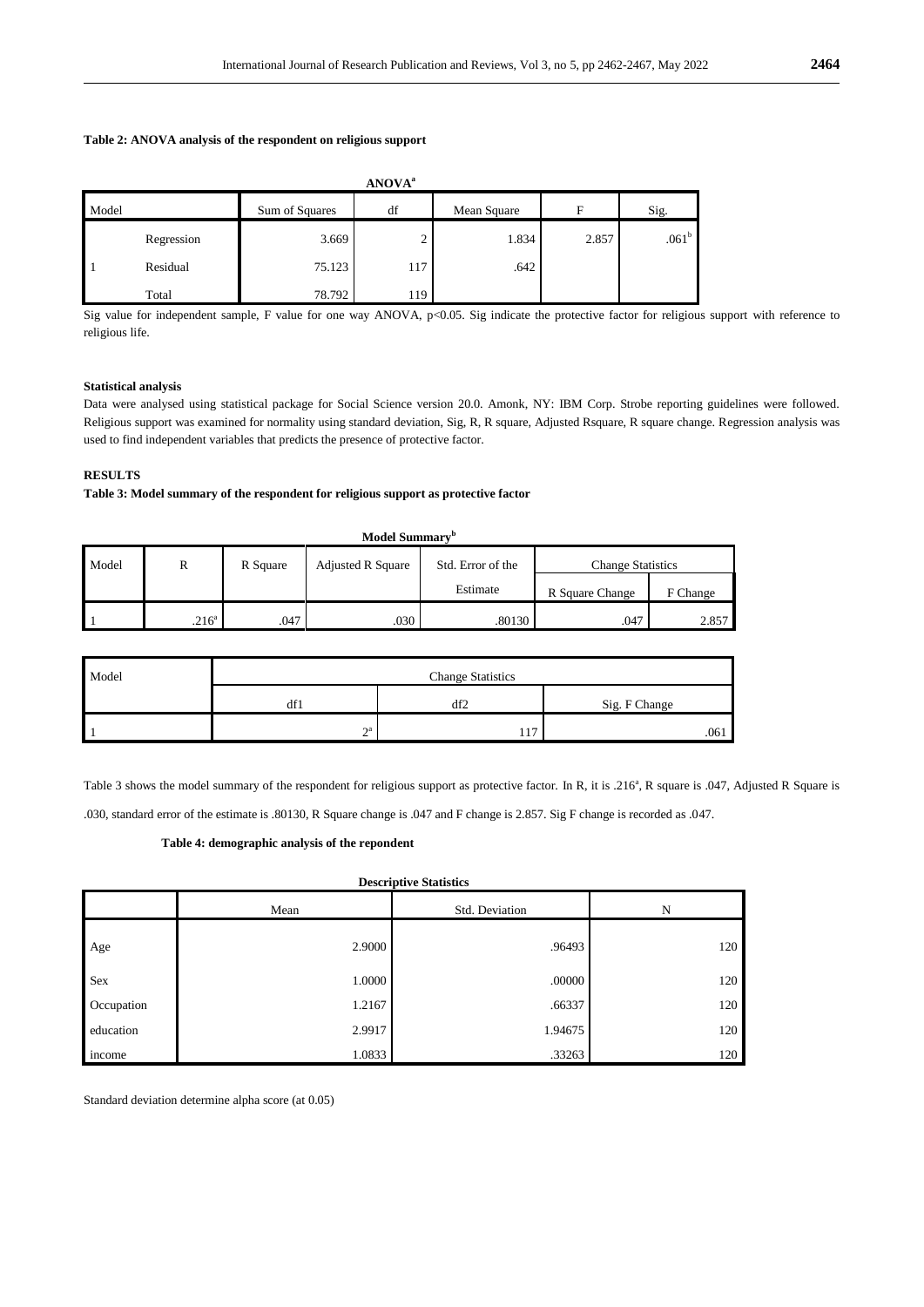Table 4 shows the demographic analysis of the respondent. In age, mean is observed at 2.90000 and standard deviation is .96493. In sex wise, mean is found to be 1.0000 and standard deviation is .00000. In occupation wise, mean is 1.2167 and standard deviation is .66337. In education wise, mean is 2.9917 and standard deviation is 1.94675. In income wise, mean is 1.0833 and standard deviation is .33263.

## **DISCUSSION**

## **Table 5: correlation of religious support of the respondent**

| <b>Correlations</b> |                            |           |                 |            |                 |                    |  |
|---------------------|----------------------------|-----------|-----------------|------------|-----------------|--------------------|--|
|                     |                            | Age       | sex             | occupation | education       | Income             |  |
|                     | <b>Pearson Correlation</b> | 1         | $\rm{a}$<br>÷.  | .047       | $-.273**$       | .105               |  |
| Age                 | Sig. (2-tailed)            |           |                 | .608       | .003            | .255               |  |
|                     | $\mathbf N$                | 120       | 120             | 120        | 120             | 120                |  |
|                     | <b>Pearson Correlation</b> | $\rm{a}$  | $\cdot^{\rm a}$ | $\rm{a}$   | $\cdot^{\rm a}$ | $_{\rm *}^{\rm a}$ |  |
| Sex                 | Sig. (2-tailed)            |           |                 |            |                 |                    |  |
|                     | $\mathbf N$                | 120       | 120             | 120        | 120             | 120                |  |
|                     | Pearson Correlation        | .047      | $\cdot^{\rm a}$ | 1          | $.489**$        | .108               |  |
| occupation          | Sig. (2-tailed)            | .608      |                 |            | .000            | .241               |  |
|                     | ${\bf N}$                  | 120       | 120             | 120        | 120             | 120                |  |
| education           | Pearson Correlation        | $-.273**$ | $\cdot^{\rm a}$ | $.489**$   | 1               | .170               |  |
|                     | Sig. (2-tailed)            | .003      |                 | .000       |                 | .064               |  |
|                     | $\mathbf N$                | 120       | 120             | 120        | 120             | 120                |  |
|                     | Pearson Correlation        | .105      | $\cdot^{\rm a}$ | .108       | .170            | $\mathbf{1}$       |  |
| income              | Sig. (2-tailed)            | .255      |                 | .241       | .064            |                    |  |
|                     | N                          | 120       | 120             | 120        | 120             | 120                |  |

Table 5 explore correlation of the religious support on demographic. It is determine on pearson correlation. In occupation, sig (2-tailed) and pearson correlation were .608, -.273\*\*. In education, sig (2-tailed) and pearson correlation were.003, and .105. In income, sig (2-tailed is .255. These were observed in horizontal view in age group. It is significant as protective factor.

 **Table 6: residual statistics of religious support as protective factor**

| <b>Residuals Statistics<sup>a</sup></b> |            |         |        |                |     |  |
|-----------------------------------------|------------|---------|--------|----------------|-----|--|
|                                         | Minimum    | Maximum | Mean   | Std. Deviation | N   |  |
| <b>Predicted Value</b>                  | 2.7874     | 3.2120  | 3.0417 | .17558         | 120 |  |
| Residual                                | $-1.87025$ | 1.21255 | .00000 | .79453         | 120 |  |
| <b>Std. Predicted Value</b>             | $-1.448$   | .970    | .000   | 1.000          | 120 |  |
| Std. Residual                           | $-2.334$   | 1.513   | .000   | .992           | 120 |  |

Note: standard deviation determine the alpha label

Table 6 explore on residual statistics of the religious support. In predicted value, minimum is 2.7874, maximum is 3.2120, mean is 3.0417 and standard deviation is .17558. In residual, minimum is -1.87025 maximum is 1.21255, mean is .00000 and standard deviation is .79453. In standard predicted value, minimum is -1.448, maximum is .970, mean is .000 and standard deviation is 1.000. In standard residual, minimum is -2.334, maximum is 1.513,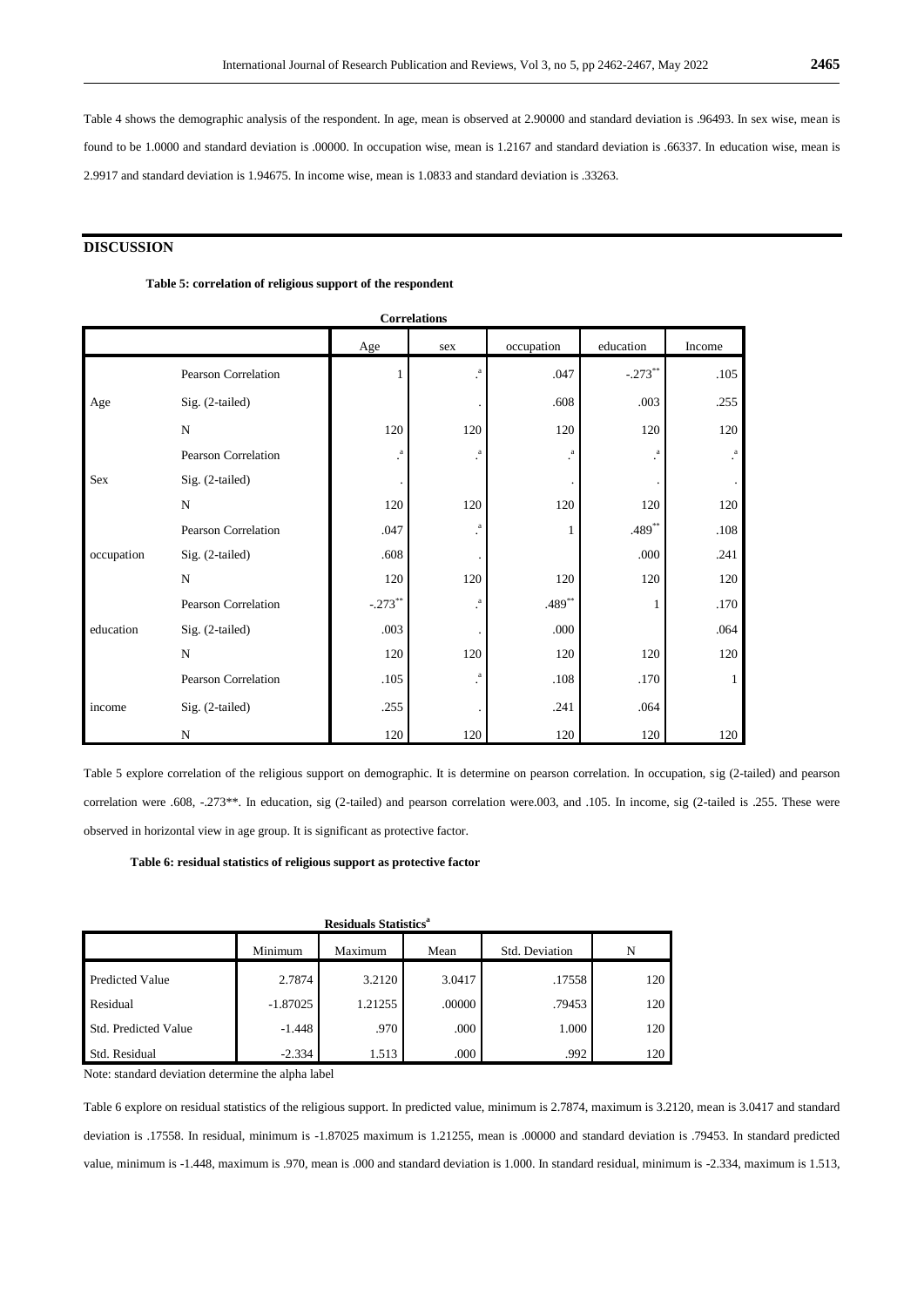mean is .000 and standard deviation is .992.

## **Religious Support Scale (RSS)**

The RSS consists of three seven-item scales, measuring the participant's perception of support from sources that are relevant to a religious context— How often do the people in your congregation make you feel loved and cared for? How often do the people in your congregation listen to you talk about your private problems and concerns? How often do the people in your congregation express interest and concern in your well-being? How often do you make the people in your congregation feel loved and cared for? How often do you listen to the people in your congregation talk about their private problems and concerns? How often do you express interest and concern in the well-being of people you worship with?How often do the people in your congregation make too many demands on you? How often are the people in your congregation critical of you and the things you do? How often do the people in your congregation try to take advantage of you? Each item was rated on a five-point Likert response scale from 1 (stronglydisagree) to 5 (stronglyagree). As such, higher scores on the RSS indicated a higher degree of feeling religiously supported. In order to examine the protective factor, standard deviation, R square, R change, R and Sig were analysed.

#### **Limitations**

In regard to the shortcomings of the study, it should be emphasized that the cross-sectional design limits our ability to make a causal interpretation of the findings. Second, the study was based on individuals' self-reports, and thus, response bias could not be controlled. However, this possibility may be tempered somewhat by the fact that respondents completed the measures anonymously.. Third, the sample consisted of adults from one community, dominated mostly by Baptist. Therefore, the results need replication in samples with inclusion of people of different faiths. Fourth, measuring religious support, we did not differentiate three types of support—God, clergy, and congregation support—which might show different patterns of associations with religious support struggle. This also refers to meaning making, which can include more emotional or cognitive processes. In futures studies, after increasing the sample size, we would recommend testing more complex models. Therefore, the results need to be replicated with samples where the current shortcomings are minimized. The findings are noteworthy in several aspects.

#### **Conclusions**

Taken together, this study aimed to investigate the protective factor of the influence of religious support struggles base on questionnaire. In light of our findings, we can conclude that religious support as protective factor of the religious life. Depending on the types of religious support questionnaire, people may feel that God is their ally and supports them in their struggle or, by contrast, they may feel deprived of God's support, which can result in an increase or decrease of well-being. Based on cut off alpha value (0.05), community does not struggles and those they are not deprived of religious support, which makes it more difficult for them to give meaning to their religious life, and may adversely influence well-being. Thus, the findings from this study suggest that religious support may not be a destructive, well-being-reducing potential or may help people improve their psychological wellbeing.well-being.

## **Acknowledgement:**

It is appreciate to help in research. It is also grateful to the study participants for their involvement in research study.

#### **Funding**

Author is a recipient of Indian Council of Social Science Research Doctoral Fellowship. His article is largely an outcome of his doctoral work sponsored by ICSSR